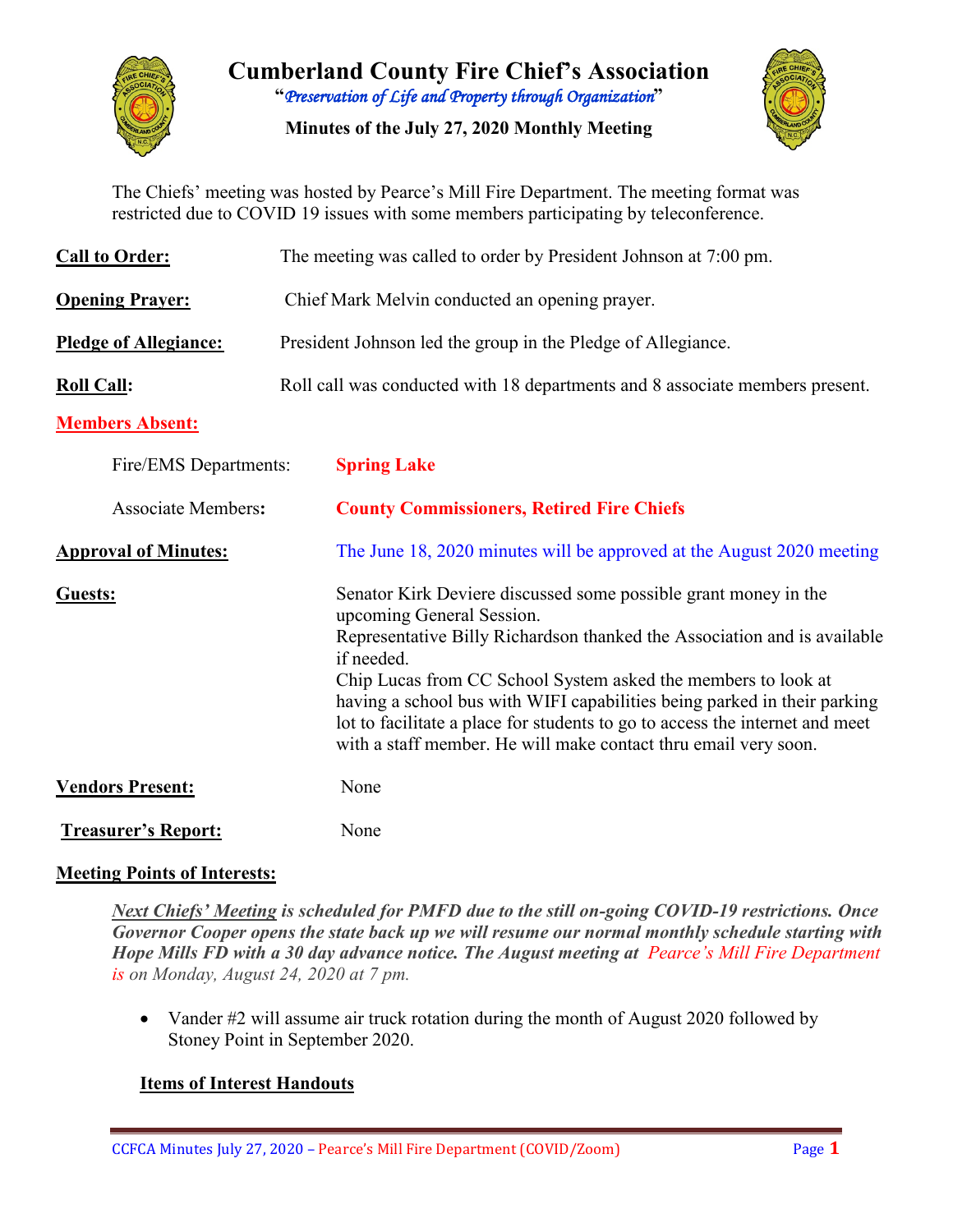- $\checkmark$  Working Fire SOP review.
- $\checkmark$  Mayday SOP review
- $\checkmark$  EMS Determinants
- $\checkmark$  FFD Forced Entry to Vehicles policy
- $\checkmark$  GCFD #18 job announcement

## **OLD BUSINESS:**

- 1. The Valor awards program has been postponed until current COVID-19 restrictions are eased by Governor Cooper. Additional information will be forthcoming.
- 2. Treasurer Johnson Jr. gave an update on the storage building that is being constructed at SPFD 19 to house association assets. The walk through is set for July 28, 2020.
- 3. President Johnson updated the membership on the radio phase I grant opportunity to purchase new base and mobile radios meeting the new TDMA FCC standard. President Johnson asked Tracy Jackson for final approval so that the radios could be purchased before the price quote expires.
- 4. President Johnson advised the members that the foam units 1 and 3 are at station 19 for inventory accountability, repairs and maintenance.

## **NEW BUSINESS:**

- 1. Leslie Campbell with EMS discussed the new and reduced EMS changes to the FD response protocols that will go in effect on August 1, 2020.
- 2. President Johnson distributed and discussed some minor changes and recommendations to the Mayday / RIT SOP and the Working Fire SOP. He asked all the chiefs to review the updated policy and be prepared to vote on same in August 2020.
- 3. President Johnson distributed checks for the Spectrum service to all of the members that had turned in the proper paperwork for reimbursement..
- 4. President Johnson discussed that the "IAMRESPONDING" contract is due. A **MOTION** was made by Chief Scott Bass and **SECONDED** by Chief Gary Brock to renew the contract at a cost of \$ 32,952.00 and the accompanying Telephone Call Charges of \$ 510.00 listed in the contract for a total of \$ 33,462.00. The motion was unanimously **APPROVED** by a roll call vote.
- 5. President Johnson advised that there would be finance meeting at 1800 hours on August 24, 2020 at PMFD to discuss the 20-21 and beyond financial strategic plans to be proposed to the membership.
- 6. President Johnson reminded everyone about social media post and the media repercussions.
- 7. President Johnson announced that Chief Marsh and the members of GCFD #24 have received a Class 3 ISO rating from the North Carolina Department of Insurance Rating Bureau. Congratulations to Chief Marsh and all his staff for a significant accomplishment directly benefiting the citizens of the Grays Creek # 24 fire district.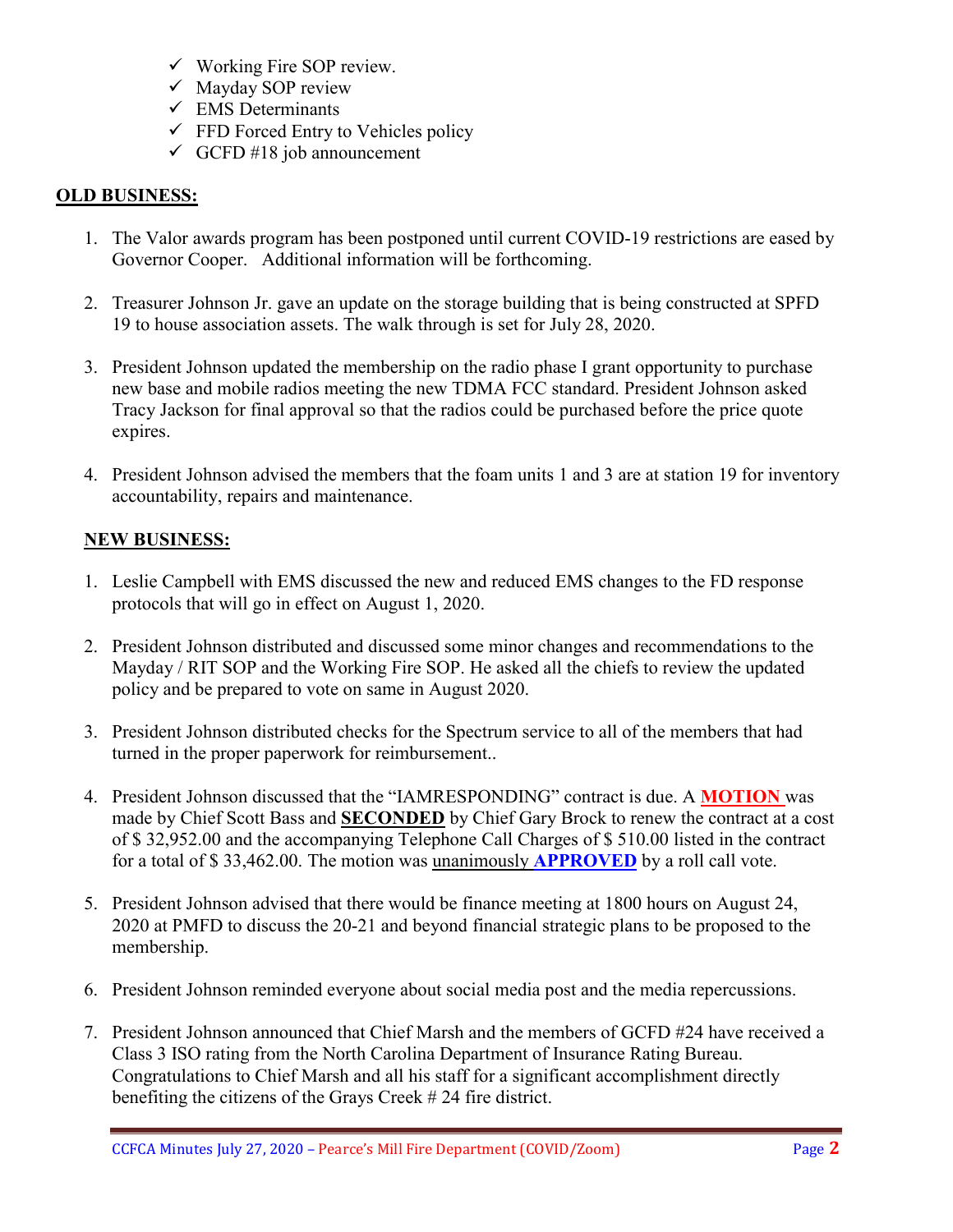## **COMMITTEE REPORTS:**

## **ID CARD/TECHNOLOGY COMMITTEE**

- **FYI.** Fire Chiefs are required to send a signed letter or memo with a firefighter requesting an ID Card. For any questions or an appointment contact 424-0694 or e-mail at [cjohnson.spfd@gmail.com](mailto:cjohnson.spfd@gmail.com)
	- President Johnson again asked the members to please recycle or return the clips used for our ID Cards. These clips are extremely expensive and we need to reuse them as much as possible in order to hold down costs. Please collect clips when your members leave a department and recycle the clips. He also reminded the membership that we do not print blue tags, which are considered temporary tags only.

### **FIRE PREVENTION/EDUCATION COMMITTEE** E-Mail: Chief T.J. McLamb [jmclamb@ci.fay.nc.us](mailto:jmclamb@ci.fay.nc.us)

• No report

**STANDARDS & POLICY COMMITTEE** A/C Kevin Murphy (SPFD # 13) Chairperson,

E-Mail: [kmurphy1903@gmail.com](mailto:kmurphy1903@gmail.com)

• Mayday and Working Fire SOG in your package. Please review whereas we will vote on both policies during our August 2020 meeting.

# **MEMORIAL COMMITTEE** Chief R. Marley (Pearce's Mill) Chairperson,

E-Mail: [pmfd0301@nc.rr.com](mailto:pmfd0301@nc.rr.com)

• Chief Marley advised that a meeting will be forthcoming.

## **AUTOMATIC AID/MUTUAL AID COMMITTEE** Chief Joe Marsh (GCFD # 24) Chairperson,

#### E-Mail: [gcfd24@nc.rr.com](mailto:gcfd24@nc.rr.com)

• Chief Hodges advised that he has made some changes to his run cards to address commercial responses.

#### **FINANCE COMMITTEE** Deputy Chief Freddy Johnson Jr. (Stoney Point) Chairperson, E-Mail: [spfd1302@nc.rr.com](mailto:spfd1302@nc.rr.com)

• No report.

**RESCUE COMMITTEE** Deputy Chief Hank Harris (Cotton FD) Chairperson, E-Mail: [cfd402@nc.rr.com](mailto:cfd402@nc.rr.com)

• No report.

**COMMUNICATIONS /DISPATCH STEERING / AVL COMMITTEE** Chief Chuck Hodges (Hope Mills FD), Chairperson, E-Mail: clhodges@townofhopemills.com

No report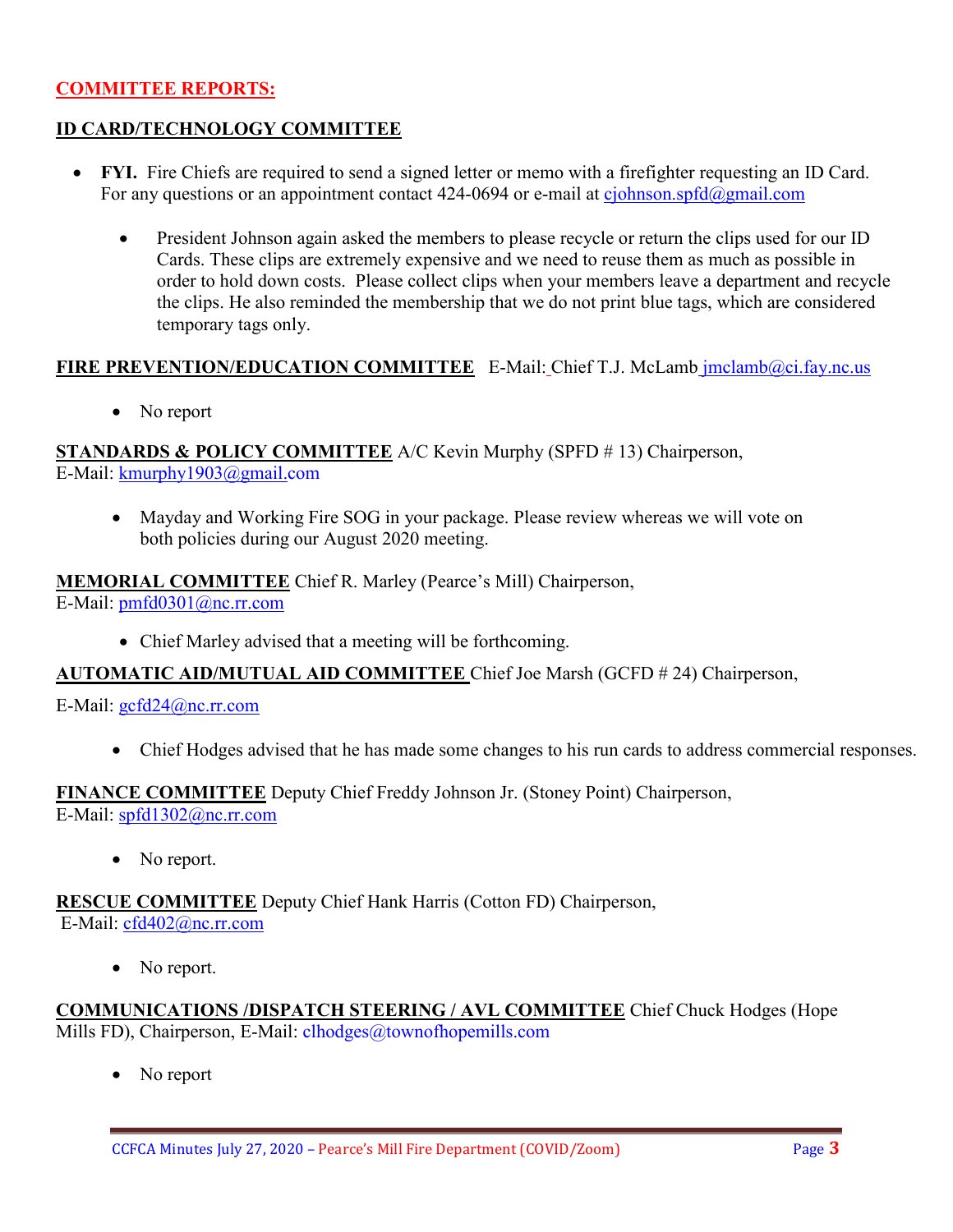**SMOKE ALARMS / KNOX BOX COMMITTEE** – Fire Marshal Kevin Lowder (Emergency Services) Chairperson, E-Mail: [klowther@co.cumberland.nc.us](mailto:klowther@co.cumberland.nc.us)

• No report

**FIREHOUSE STEERING COMMITTEE** – Fire Chief T. J. McLamb (FFD) Chairperson, E-Mail: [tmclamb@ci.fay.nc.us](mailto:tmclamb@ci.fay.nc.us)

• No report

**NC WORKFORCE SOLUTION GRANTS – COMMITTEE** – Fire Chief Justin Nobles (SVFD # 23) Chairperson. E-Mail: [Jnobles@stedmanfire.com](mailto:Jnobles@stedmanfire.com)

• No report

**JOINT INCIDENT / DISASTER RESPONSE COMMITTEE** – Assistant Fire Chief Richard Bradshaw (VFD) Chairperson, E-Mail: [rbradshaw1@nc.rr.com](mailto:rbradshaw1@nc.rr.com)

• No report.

## **ASSOCIATE MEMBERS REPORT**

**COUNTY MANAGERS OFFICE** – Assistant County Manager Tracy Jackson E-Mail: [tjackson@co.cumberland.nc.us](mailto:tjackson@co.cumberland.nc.us)

• No report.

**EMERGENCY SERVICES DIRECTOR/ ECC-911 (**Gene Booth, Director),

E-Mail:  $\text{gbooth}(\widehat{a}/\text{co.cumberland}.\text{nc.us})$ 

- *Director Booth* stated that information on the Fire Grant awards would be forthcoming. Gene also reminded everyone about the COVID conference calls on Tuesday.
- *Emergency Management Director Hendrix*. On Vacation
- *FM Lowder*. On Vacation
- *Adam Johnson* reported that he would be following up on the MAYDAY issues and ensuring training was conducted for all dispatch shifts. Requested that Command answer PAR checks correctly. Discussion about a Signal 1 code when Law Enforcement help was needed. This will be looked at further. Adam asked everyone to look at their run cards and make adjustments to their  $2<sup>nd</sup>$  alarms.

**EMS DIRECTOR:** Brian Pearce, Director E-Mail: bpearce@capefearvalley.com

• No report.

**HAZMAT:** AC Robert Brinson, FFD - POC telephone for HAZMAT is 910-584-9550,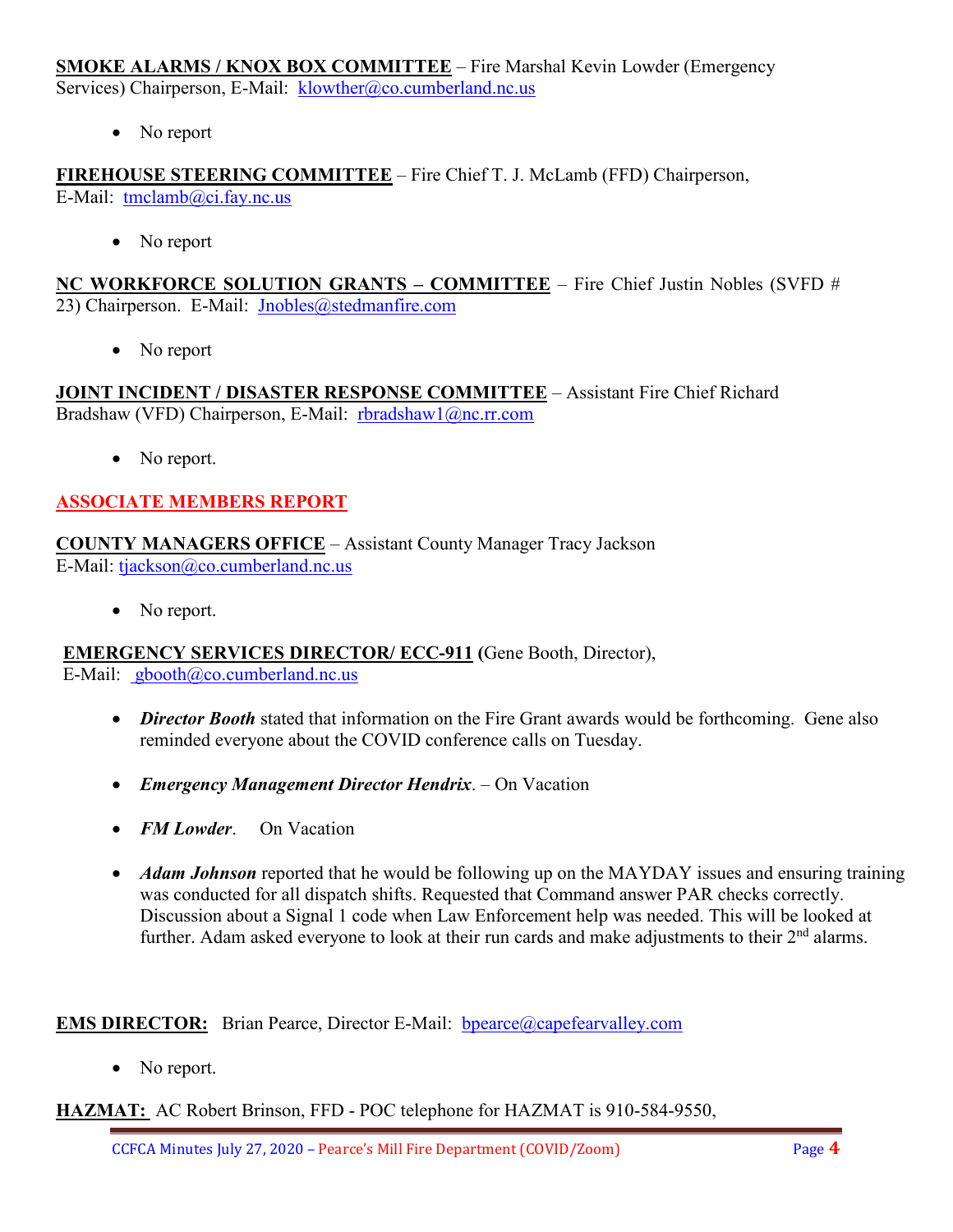E-Mail: [rbrinson@ci.fay.nc.us](mailto:rbrinson@ci.fay.nc.us)

• No report

## **FORESTRY DISTRICT** Craig Gottfried, County Ranger, E-Mail: [craig.gottfried@ncagr.gov](mailto:craig.gottfried@ncagr.gov)

• No report.

**FTCC** Steve Drew, E-Mail: [drews@faytechcc.edu](mailto:drews@faytechcc.edu)

• No report.

**SHERIFF'S OFFICE** Sheriff Wright (Sr. Sgt. Steven Hodges – ATF)

• No report.

**FAYETTEVILLE POLICE –** Police Chief Gina Hawkins, Email [ghawkins@ci.fay.nc.us](mailto:ghawkins@ci.fay.nc.us)  (Captain Jay Devane)  $idevane@ci.fay.nc.us$ 

• No report.

## **NC HIGHWAY PATROL** – Major Freddy Johnson Jr. SHP Special Operations. E-Mail: [Freddy.johnson@ncdps.gov](mailto:Freddy.johnson@ncdps.gov) or Sergeant S. Johnson SHP Raleigh Training Center E-Mail [sean.johnson@ncdps.gov](mailto:sean.johnson@ncdps.gov)

• No report.

## **COUNTY COMMISSIONERS** Fire Commissioner Marshall Faircloth

• No report.

## **FOR THE GOOD OF THE ASSOCIATION:**

• Chief Herndon advised everyone that Boyd Canady is under Hospice care.

**ADJOURNMENT:** A motion was made to adjourn by Chief Bradshaw and seconded by Chief Brock. The meeting was adjourned at 2005 hours.

Respectfully Submitted By:

*Freddy l. Johnson Sr. Mark A. Melvin*

Freddy L. Johnson Sr., CFO<br>
Fire Chief / President<br>
Fire Chief / Secretary

Fire Chief / Secretary

**Enclosures – 2.** 1 – June 2020 Roll Call

2 – Motion roll call vote for " IAMRESPONDING contract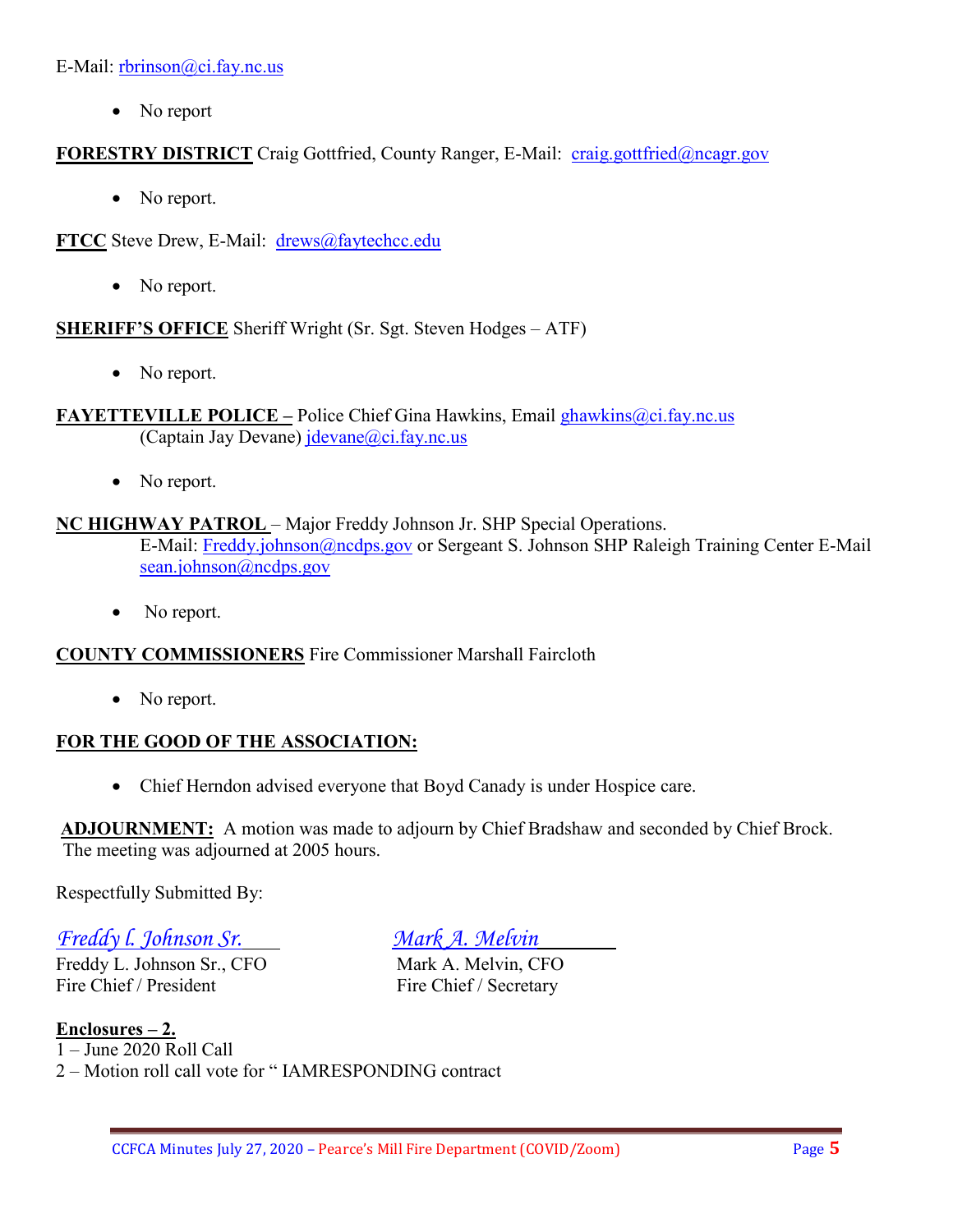

#### *``CUMBERLAND COUNTY FIRE CHIEF'S ASSOCIATION MONTHLY - ROLL CALL / ATTENDANCE*  **2020**



|          | <b>MEMBERS PRESENT</b>                                         | 17                           | 17                                        | 19                           | 19                           | 19                           | 17                                        | 18                                        |           |           |            |           |           |
|----------|----------------------------------------------------------------|------------------------------|-------------------------------------------|------------------------------|------------------------------|------------------------------|-------------------------------------------|-------------------------------------------|-----------|-----------|------------|-----------|-----------|
|          | (19)                                                           |                              |                                           |                              |                              |                              |                                           |                                           |           |           |            |           |           |
|          | <b>ASSOCIATES PRESENT</b><br>(10)                              | 08                           | 08                                        | 06                           | 06                           | 07                           | 06                                        | 08                                        |           |           |            |           |           |
|          | <b>TOTAL ATTENDANCE</b>                                        | 51                           | 60                                        | <b>NA</b>                    | <b>NA</b>                    | <b>NA</b>                    | <b>NA</b>                                 | <b>NA</b>                                 |           |           |            |           |           |
|          |                                                                |                              |                                           |                              |                              |                              |                                           |                                           |           |           |            |           |           |
|          | <b>CC Fire Chiefs</b>                                          |                              |                                           |                              |                              |                              |                                           |                                           |           |           |            |           |           |
|          |                                                                |                              |                                           |                              |                              |                              |                                           |                                           |           |           | ٠          |           |           |
|          | <b>DEPARTMENTS</b>                                             |                              | GCFD-18                                   | 23-MAR-20-Telecon            | 27- APR-20 Telecon           | Telecon                      | 22-JUN-120-Telecon                        | 27-JUL-20 - Telecon                       | ш         | ш         |            |           | ٠         |
|          | $\mathbf{g}$                                                   | PMFD                         |                                           |                              |                              |                              |                                           |                                           | 24-AUG-20 | 28-SEP-20 | 26-OCT-120 | 23-NOV-20 | 21-DEC-20 |
|          | <b>ORGANIZATION</b>                                            |                              | 24-FEB-20-                                |                              |                              | $18-MAY-20 -$                |                                           |                                           |           |           |            |           |           |
|          | <b>Chief's Only Meeting</b>                                    |                              |                                           |                              |                              |                              |                                           |                                           |           |           |            |           |           |
|          |                                                                | 27-JAN-20-                   |                                           |                              |                              |                              |                                           |                                           |           |           |            |           |           |
|          |                                                                |                              |                                           |                              |                              |                              |                                           |                                           |           |           |            |           |           |
|          |                                                                |                              |                                           |                              |                              |                              |                                           |                                           |           |           |            |           |           |
|          | <b>MEMBERS</b>                                                 |                              |                                           |                              |                              |                              |                                           | <b>MEETING DATES</b>                      |           |           |            |           |           |
| 01       | <b>BEAVER DAM STA 26 &amp; 27</b>                              | P                            | P                                         | P                            | P                            | P                            | P                                         | P                                         |           |           |            |           |           |
| .02      | <b>BETHANY STA 12</b>                                          | $\overline{\mathsf{P}}$      | $\overline{\mathsf{P}}$<br>$\overline{P}$ | $\overline{\mathsf{P}}$      | $\overline{\mathsf{P}}$      | $\overline{\mathsf{P}}$      | $\overline{\mathsf{P}}$                   | $\overline{\mathsf{P}}$<br>$\overline{P}$ |           |           |            |           |           |
| 03       | <b>COTTON STA 4</b>                                            | P<br>$\overline{P}$          | $\overline{P}$                            | P<br>$\overline{\mathsf{P}}$ | P<br>$\overline{P}$          | P<br>$\overline{P}$          | P<br>$\overline{P}$                       | $\overline{\mathsf{P}}$                   |           |           |            |           |           |
| 04<br>05 | <b>CUMBERLAND ROAD STA 5</b><br><b>EASTOVER STA1</b>           | $\overline{\mathsf{P}}$      | $\overline{\mathsf{P}}$                   | $\overline{\mathsf{P}}$      | $\overline{\mathsf{P}}$      | $\overline{\mathsf{P}}$      | $\overline{\mathsf{P}}$                   | $\overline{\mathsf{P}}$                   |           |           |            |           |           |
| 06       | <b>EMS EMERGENCY</b>                                           | A                            | A                                         | P                            | P                            | P                            | $\mathbf{A}$                              | P                                         |           |           |            |           |           |
|          | <b>MEDICAL SERVICES</b>                                        |                              |                                           |                              |                              |                              |                                           |                                           |           |           |            |           |           |
| 07       | <b>FAYETTEVILLE FIRE DEPT</b>                                  | P                            | P                                         | P                            | P                            | P                            | P                                         | P                                         |           |           |            |           |           |
| 08       | <b>FORT BRAGG FIRE DEPT</b>                                    | P                            | $\mathbf{A}$                              | P                            | P                            | $\overline{P}$               | $\overline{\mathsf{P}}$                   | $\overline{P}$                            |           |           |            |           |           |
| 09       | <b>GODWIN - FALCON STA 17</b>                                  | P                            | $\overline{P}$                            | P                            | P                            | $\overline{P}$               | $\overline{P}$                            | P                                         |           |           |            |           |           |
| 10       | <b>GRAYS CREEK STA 18</b>                                      | P                            | P                                         | P                            | P                            | P                            | P                                         | P                                         |           |           |            |           |           |
| 11       | <b>GRAYS CREEK STA 24</b>                                      | $\overline{P}$               | $\overline{\mathsf{P}}$                   | $\overline{\mathsf{P}}$      | $\overline{P}$               | $\overline{P}$               | $\overline{P}$                            | $\overline{\mathsf{P}}$                   |           |           |            |           |           |
| 12       | <b>HOPE MILLS STA 21</b>                                       | P                            | P                                         | P                            | P                            | $\overline{P}$               | $\overline{P}$                            | $\overline{\mathsf{P}}$                   |           |           |            |           |           |
| 13       | <b>PEARCE'S MILL STA 3</b>                                     | P                            | P                                         | P                            | P                            | P                            | P                                         | P                                         |           |           |            |           |           |
| 14       | <b>SPRING LAKE STA 22</b>                                      | $\overline{\mathsf{P}}$      | $\overline{P}$                            | $\overline{\mathsf{P}}$      | $\overline{\mathsf{P}}$      | $\overline{P}$               | $\overline{\mathsf{P}}$                   | A                                         |           |           |            |           |           |
| 15       | <b>STEDMAN STA 23</b>                                          | P                            | $\overline{P}$                            | P                            | P                            | P                            | $\mathbf A$                               | $\overline{P}$                            |           |           |            |           |           |
| 16       | <b>STONEY POINT STA 13 &amp; 19</b>                            | P<br>$\overline{\mathsf{P}}$ | P<br>$\overline{\mathsf{P}}$              | P<br>$\overline{\mathsf{P}}$ | P<br>$\overline{\mathsf{P}}$ | P<br>$\overline{\mathsf{P}}$ | $\overline{P}$<br>$\overline{\mathsf{P}}$ | P<br>$\overline{\mathsf{P}}$              |           |           |            |           |           |
| 17<br>18 | <b>VANDER STA 2 &amp; 8</b>                                    |                              | $\overline{P}$                            | $\overline{\mathsf{P}}$      | Ó                            | Ó                            | $\overline{\mathsf{P}}$                   | $\overline{\phantom{a}}$                  |           |           |            |           |           |
| 19       | <b>WADE STA 16</b>                                             | $A^-$<br>P.                  | P                                         | P                            | P                            | P                            | P                                         | $\overline{P}$                            |           |           |            |           |           |
|          | <b>WESTAREA STA 15-20 &amp; 25</b><br><b>ASSOCIATE MEMBERS</b> |                              |                                           |                              |                              |                              |                                           |                                           |           |           |            |           |           |
| 01       |                                                                |                              |                                           |                              |                              |                              |                                           |                                           |           |           |            |           |           |
|          |                                                                |                              |                                           | P                            |                              |                              |                                           |                                           |           |           |            |           |           |
|          | <b>CC EMERGENCY SERVICES</b>                                   | P.                           | P                                         |                              | P                            | P                            | P.                                        | P                                         |           |           |            |           |           |
| 02       | <b>COUNTY COMMISSIONERS</b>                                    | P                            | P                                         | A                            | P                            | A                            | $\mathbf{A}$                              | A                                         |           |           |            |           |           |
| 03       | <b>COUNTY MGR OFFICE</b>                                       | P                            | E                                         | $\mathbf{A}$                 | $\mathbf{A}$                 | $\overline{P}$               | $\overline{\mathbf{A}}$                   | $\overline{P}$                            |           |           |            |           |           |
| 04       | <b>FAYETTEVILLE PD</b>                                         | P                            | P                                         | P                            | P                            | P                            | P.                                        | P                                         |           |           |            |           |           |
| 05       | <b>FORESTRY</b>                                                | E                            | E                                         | P                            | P                            | P                            | $\mathbf{A}$                              | P                                         |           |           |            |           |           |
| 06       | <b>FTCC</b>                                                    | P                            | P                                         | P                            | P                            | P                            | P.                                        | P                                         |           |           |            |           |           |
| 07       | <b>HAZMAT</b>                                                  | P                            | P                                         | P                            | A                            | P                            | P                                         | P                                         |           |           |            |           |           |
| 08       |                                                                | P                            | P                                         | P                            | P                            | P                            | P                                         | P                                         |           |           |            |           |           |
| 09       | <b>HIGHWAY PATROL</b><br><b>RETIRED FIRE CHIEFS</b>            | P                            | $\mathbf{P}$                              | A                            | A                            | A                            | $\mathbf{A}$                              | A                                         |           |           |            |           |           |

**Special Notes**: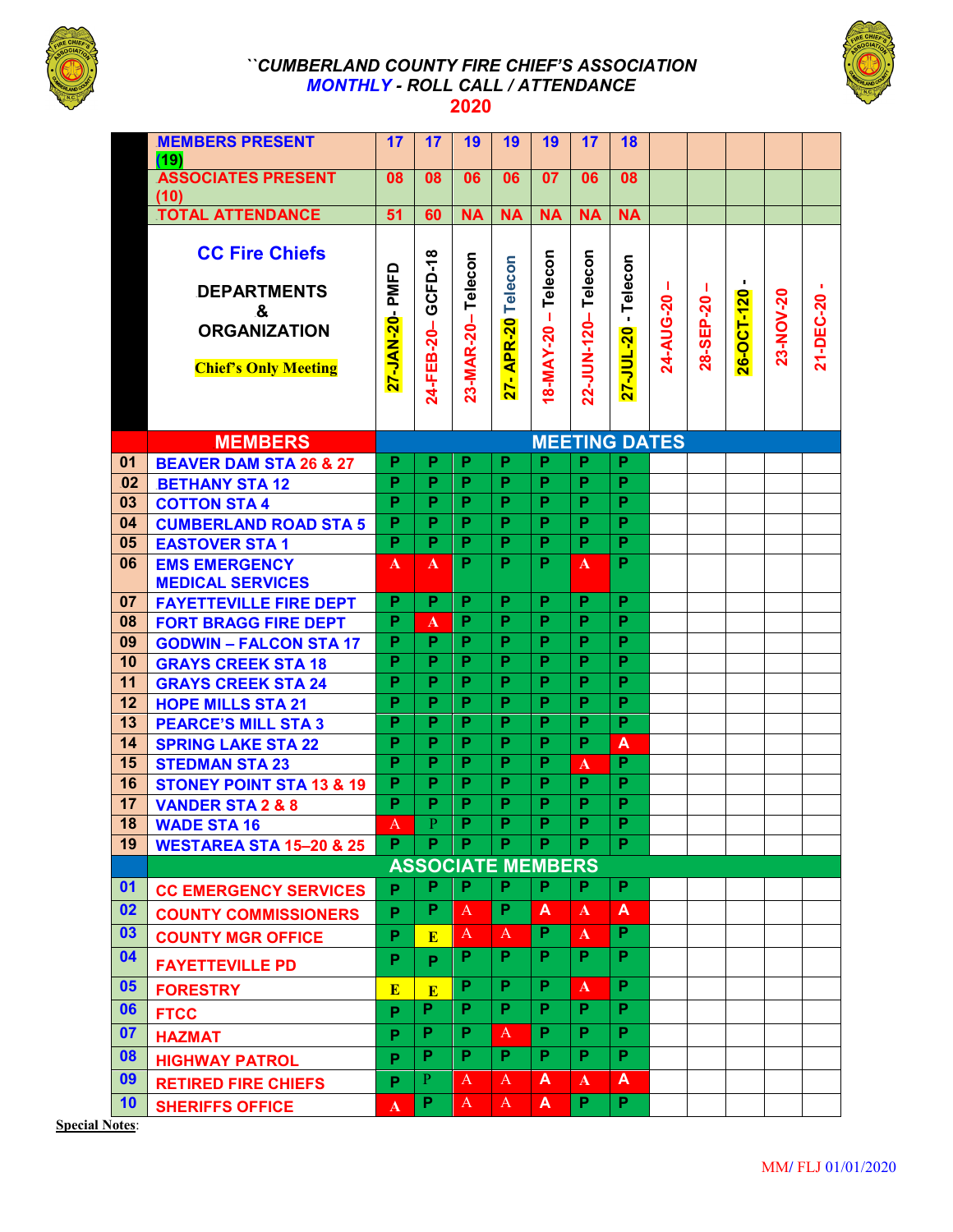

#### *``CUMBERLAND COUNTY FIRE CHIEF'S ASSOCIATION MONTHLY - ROLL CALL / ATTENDANCE*  **2020**



*CODES:* (P) – Present (A)-Absent (E) – Excused

MM**/** FLJ 01/01/2020